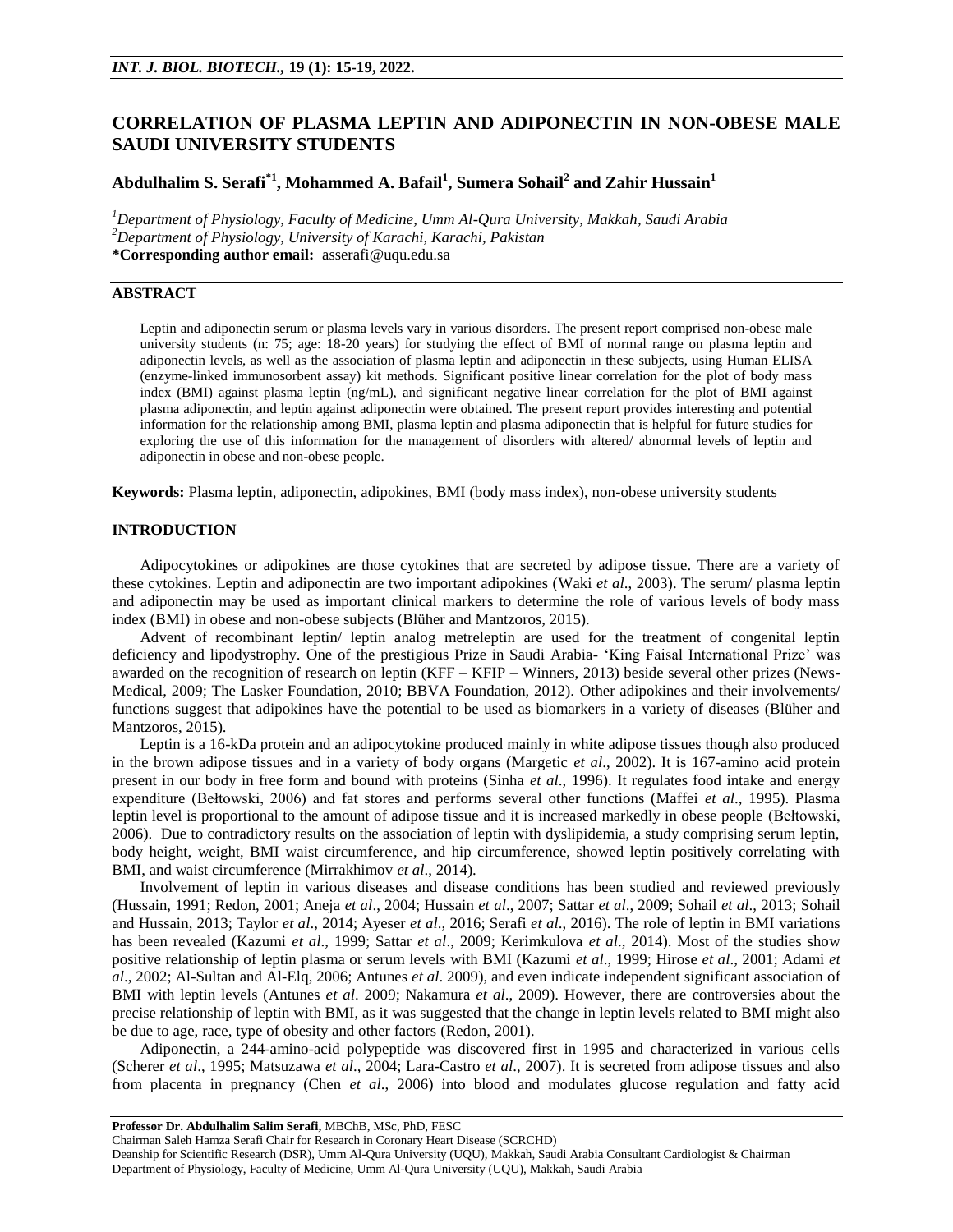breakdown (Díez and Iglesias, 2003) and is involved in a number of other metabolic processes. Adiponectin is a collagen-like protein expressed in adipose tissue (Díez and Iglesias, 2010).

Adiponectin's weight reducing effect through brain is similar in action of leptin (Nedvídková *et al*., 2005), though both can have synergistic actions. Two of its receptors (adiponectin receptor 1 – ADIPOR1 and adiponectin receptor 2 – ADIPOR2) and another receptor of cadherin family (T-cadherin - CDH13) (Yamauchi *et al*., 2003; Hug *et al*., 2004) have tissue specificities. Adiponectin levels are decreased in obesity, and are regulated by posttranslational cellular mechanisms though the exact mechanism of regulation is unknown yet (Liu and Liu, 2012).

Adiponectin is produced in inverse proportion to fat mass in contrast to the secretion of leptin and other adipokines that are produced in direct proportion to fat mass, or as a pro-inflammatory or have adverse actions i.e., circulating adiponectin highest in lean individuals as inversely correlating with fat mass (Ding *et al*., 2012). This shows that the low levels of serum adiponectin might be considered as a risk factor in a variety of diseases (Ding *et al*., 2012). Functions of adiponectin had been unclear, though it has been clinically shown that serum adiponectin is inversely associated with body weight, particularly abdominal visceral fat accumulation (Nishida *et al*., 2007).

In regard to Saudi population, and especially in young students, it is needed to determine the association of leptin, and adiponectin with BMI, and relationship existing for leptin against adiponectin levels. Hence, we proposed the present study in young male university students to investigate the mentioned associations.

#### **METHODS AND MATERIALS**

The present report comprised non-obese male university students (age: 18-20 years) for studying the effect of BMI of normal range on plasma leptin and adiponectin levels, as well as the association of plasma leptin and adiponectin in these subjects. Total number of subjects in this study were 75. The information (mainly age of the subjects, ethnicity/ race, education level/ skills, year of education/ certificates or degrees, body temperature, blood pressure, nutrition, personal habits, smoking and other information) from the subjects was recorded in a questionnaire.

Plasma levels of leptin were measured in ng/mL, whereas plasma adiponectin in µg/mL. The BMI was represented in body weight in kgs / body height in squared meters  $(m<sup>2</sup>)$ . Criteria for exclusion and inclusions of the conditions was decided. All subjects were unmarried and non-smokers, and without any complicated disorder. The subjects were fully informed about the purpose of the present research and collection of required data. They filled specific forms as volunteers for participating in the present study with their own willingness. No any subject was forced to provide data for the present study. Plasma levels of leptin and adiponectin were measured employing ELISA (enzyme-linked immunosorbent assay) kit (Human ELISA Kit) methods. Inter-assay and intra-assay variations were determined to be satisfactory.

The data entry and analysis were done using SPSS software version 24. General principles were considered following a previous article (Zahir *et al*., 2014). Regression was used to find the cause-and-effect relation between two variables by applying the relevant equation. The scatterplot of points indicated the strength of correlation, and analysis of the coefficient of determination  $(R^2)$  was employed to determine the correlation between two variables. The mean  $\pm$  SEM and BMI (17-20 kg/m<sup>2</sup>) were determined. For the comparison of two variables, student's t-test was employed. For regression lines, the values of the slope, intercept, df (degree of freedom), coefficient of determination  $(R^2)$  and p were determined.

### **RESULTS**

The mean  $\pm$  SD value for BMI (kg/m<sup>2</sup>) in the subjects was 18.83  $\pm$ 0.76. Plasma levels of leptin (ng/mL) and adiponectin ( $\mu$ g/mL) were respectively as  $6.66 \pm 2.99$  and  $5.62 \pm 2.03$ .

The results for the regression and correlation are given in equation form (Table 1). Association of BMI and plasma leptin in male non-obese Saudi university students showed highly significant positive linear correlation (p < .001). This was further confirmed from the regression line for the values of slope (3.26), intercept (-54.77) and  $\mathbb{R}^2$ (0.69) (Table 1).

The relationship between BMI and plasma adiponectin showed highly significant negative association ( $(p <$ 0.001). The regression plot showed the values of slope, intercept and  $R^2$  respectively as -1.69, 37.40 and 0.40 (Table 1).

The plot of leptin against adiponectin also gave highly significant negative linear correlation  $(p < 0.001)$ . It is evident further from the values for slope  $(-0.47)$ , intercept  $(8.72)$  and  $\mathbb{R}^2$   $(0.47)$  (Table 1).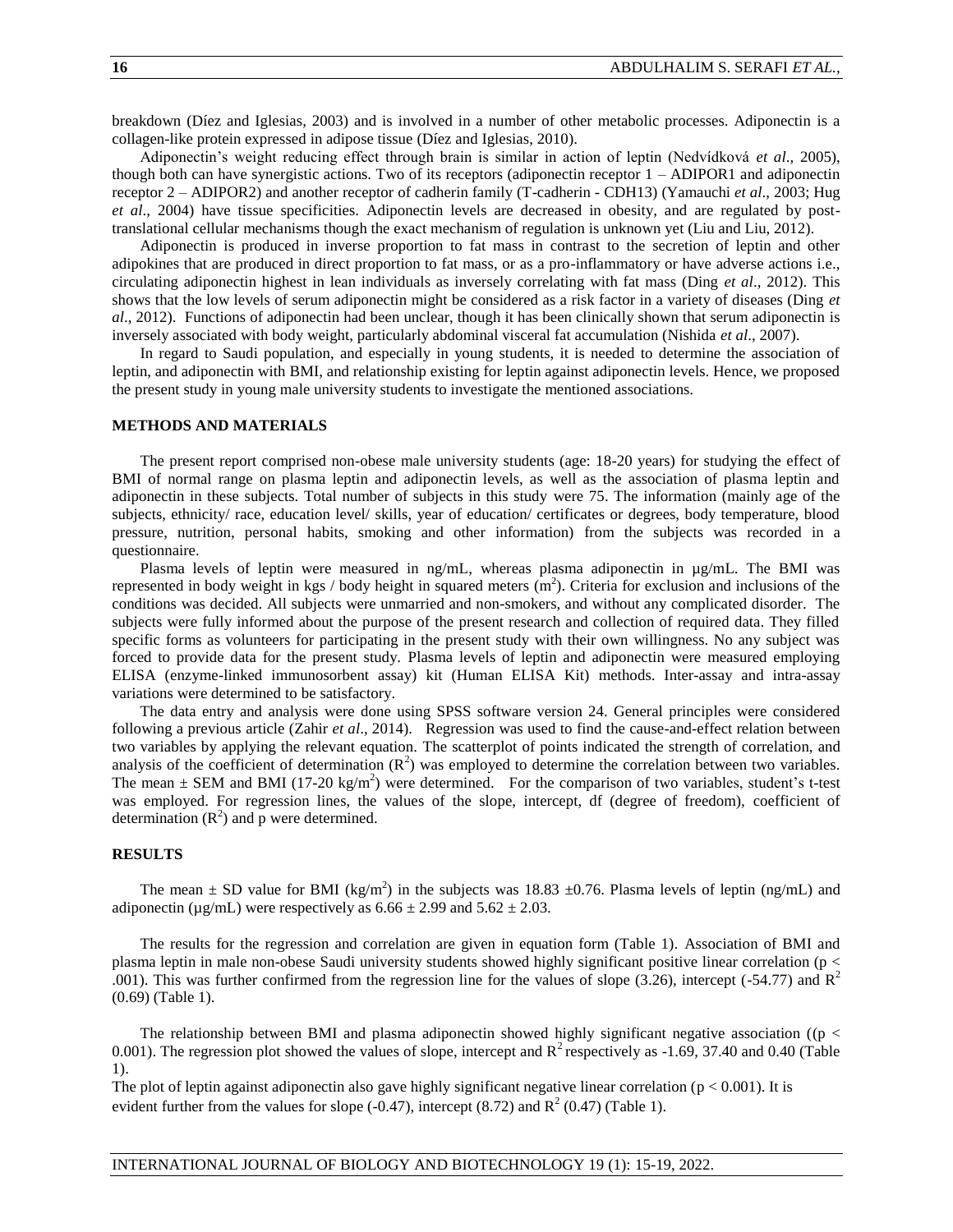| Correlations                              | Equation                                   | Value<br>of<br>slope | Intercept | $R^{2#}$ | $p$ -value* |
|-------------------------------------------|--------------------------------------------|----------------------|-----------|----------|-------------|
| &<br>BMI<br>plasma<br>leptin              | $Y = 3.2616x -54.766; R^2 =$<br>0.688      | 3.26                 | $-54.77$  | 0.69     | < 0.001     |
| &<br>BMI<br>plasma<br>adiponectin         | $Y = -1.6881x + 37.405; R^2 =$<br>0.3992   | $-1.69$              | 37.40     | 0.40     | < 0.001     |
| Plasma<br>$\&\,$<br>leptin<br>adiponectin | $Y = -0.4671 + 8.7228$ ; $R^2 =$<br>0.4726 | $-0.47$              | 8.72      | 0.47     | < 0.001     |

Table 1. Association of plasma leptin and adiponectin in non-obese male Saudi students.

BMI: body mass index, #: coefficient of determination, \* df (degree of freedom): 73

#### **DISCUSSION**

Present report reveals positive linear correlation of BMI against plasma leptin, and negative linear correlation for BMI against adiponectin, and leptin against adiponectin, in young male university students age 18-20 years. Although the association of BMI with serum/ plasma leptin has been suggested as mainly due to age, type of obesity and other factors, and not merely due to obesity (Redon, 2001), the positive and significant relationship for BMI against plasma leptin in the current report is quite similar to previous reports (Antunes *et al*. 2009; Nakamura *et al*., 2009). There are other reports that agree with our present findings (Kazumi *et al*., 1999; Sattar *et al*., 2009; Kerimkulova *et al*., 2014). The present results for the association of leptin with BMI were found resembling in the work of various other workers (Hirose *et al*., 2001; Adami *et al*., 2002; Al-Sultan and Al-Elq, 2006; Antunes *et al*. 2009).

There are reports wherein positive relation of adiponectin with BMI was investigated (Cesari *et al*., 2007; Ciroma *et al*., 2017), or no relationship between BMI and adiponectin levels was found (Pádua *et al*., 2021). These reports contradict our present results since the type of their data was quite different. However, inverse relationship of adiponectin with BMI was found in several previous reports (Stefan *et al*., 2002; Meilleur *et al*., 2010; Klünder-Klünder *et al*., 2013; Ramzan *et al*., 2014; Adaja, 2018) providing evidence for our present results. Furthermore, adiponectin levels were found varying with age, sex and BMI (Nri-Ezedi *et al*., 2021) that suggests to carry out further studies in both sexes with different age groups and BMI levels / categories.

The present report provides interesting and potential information about the relationship existing among BMI, plasma leptin and plasma adiponectin that is helpful for future studies for exploring the use of this information for the management of disorders with altered/ abnormal levels of leptin and adiponectin in obese and non-obese people.

## **ACKNOWLEDGEMENTS**

The authors would like to thank the Deanship of Scientific Research at Umm Al-Qura University for the continuous support. This work was supported financially by the Deanship of Scientific Research at Umm Al-Qura University to Prof. Dr. Abdulhalim Salim Hamza Serafi (Grant Code: 19-MED-1-01-0018).

### **REFERENCES**

- Adaja, T.M. (2018). Atherogenic triad in overweight and obese adults in Benin-City, South-South Nigeria. *Int. J. Trop. Dis. Heal.*, 32:1-9.
- Adami, G.F., D. Civalleri, F. Cella, G. Marinari, G. Camerini, F. Papadia and N. Scopinaro (2002). Relationships of serum leptin to clinical and anthropometric findings in obese patients. *Obes. Surg*., 12(5):623-7.
- Al-Sultan, A.I. and A.H. Al-Elq (2006). Leptin levels in normal weight and obese Saudi adults. *J. Family Community Med*., 13(3):97-102.
- Aneja, A., F. El-Atat, S.I. McFarlan and J.R. Sowers (2004). Hypertension and obesity. *Recent Prog. Horm. Res.*, 59:169-205.
- Antunes, H., C. Santos and S. Carvalho (2009). Serum leptin levels in overweight children and adolescents. *Br. J. Nutr.,* 101(8):1262-6.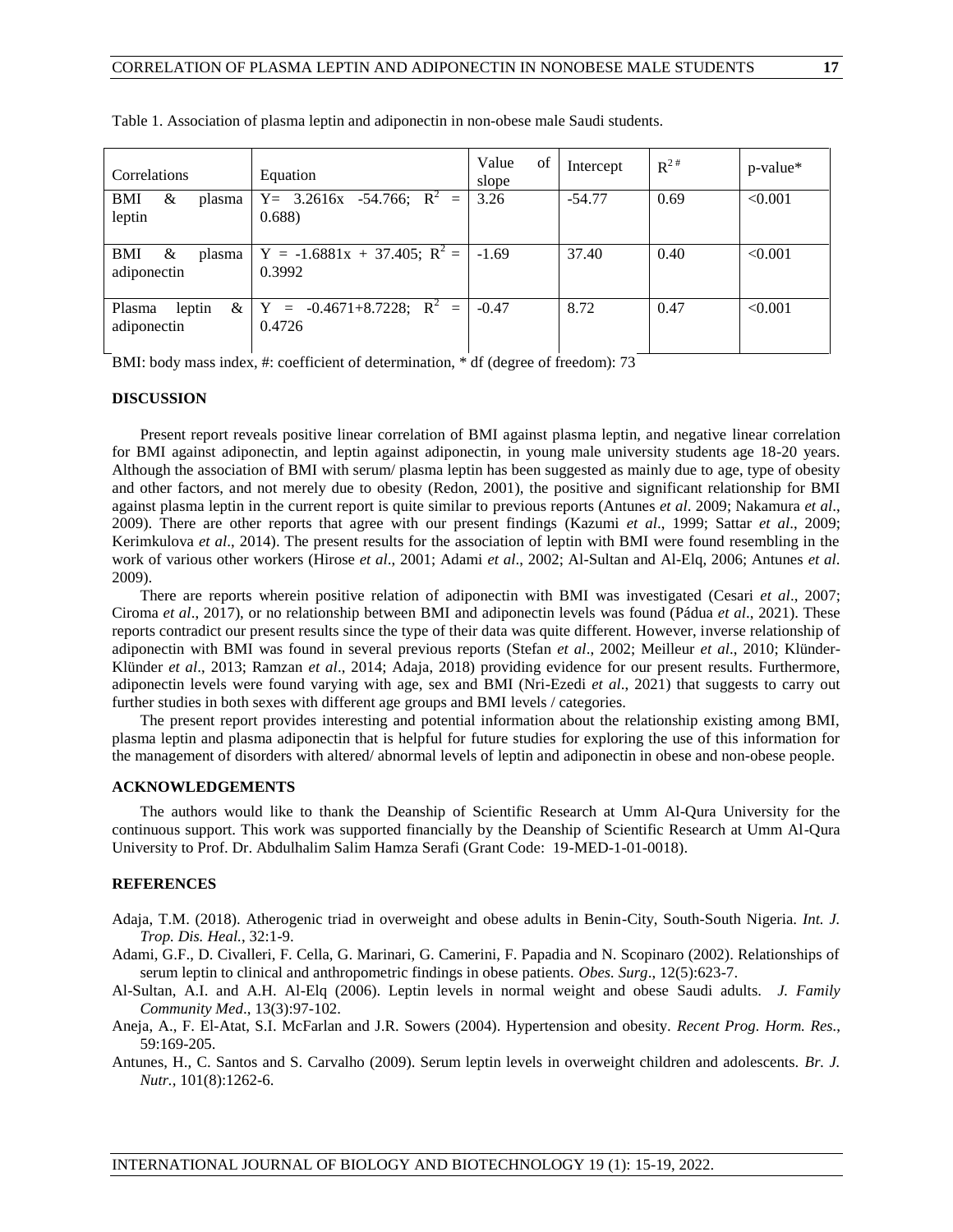- Ayeser, T., M. Basak, K. Arslan and I. Sayan (2016). Investigating the correlation of the number of diagnostic criteria to serum adiponectin, leptin, resistin, TNF-alpha, EGFR levels and abdominal adipose tissue. *Diabetes Metab. Syndr* 10(2 Suppl 1):S165-9.
- Bełtowski, J. (2006). Role of leptin in blood pressure regulation and arterial hypertension. *J. Hypertens.,* 24(5):789- 801.
- BBVA Foundation Frontiers of Knowledge Awards. BBVA Foundation. 2012.
- Blüher, M. and C.S. Mantzoros (2015). From leptin to other adipokines in health and disease: Facts and expectations at the beginning of the 21st century. *Metabolism,* 64(1):131-145.
- Cesari, M., K. Narkiewicz, R. De Toni, E. Aldighieri, C.J. Williams, and G.P. Rossi (2007). Heritability of plasma adiponectin levels and body mass index in twins. *J.Clin. Endocrinol. Metab.* 92:3082-8.
- Chen, J., B. Tan, E. Karteris, S. Zervou, J. Digby, E.W. Hillhouse, M. Vatish, and H.S. Randeva (2006). Secretion of adiponectin by human placenta: differential modulation of adiponectin and its receptors by cytokines. *Diabetalogica*, 49 (6): 1292–302.
- Ciroma, F.L., J.O. Ayo, A. Mohammed, M.B. Akor-Dewu, M.A. Kana, S.N. Kase (2017). Association between Adiponectin, Serum Lipids and Obesity in a University Setting in Nigeria. *Niger J. Physiol. Sci*., 32(1):69-74.
- Díez, J.J. and P. Iglesias (2003). The role of the novel adipocyte-derived hormone adiponectin in human disease. Eur *J. Endocrinol.* 148 (3): 293–300.
- Díez, J.J. and P. Iglesias (2010). The role of the novel adipocyte-derived protein adiponectin in human disease: an update. *Mini Re.v Med. Chem.,* 10(9):856-69.
- Ding, M., E.M. Rzucidlo, J.C. Davey, Y. Xie, R. Liu, Y. Jin, L. Stavola and K.A. Martin (2012). Adiponectin in the heart and vascular system. *Vitam. Horm.,* 90:289-319.
- Hirose, H., I. Saito, T. Kawai, M. Tsujioka, H. Kawabe and T. Saruta (2001). Relationships between baseline serum leptin levels and 2-year changes in body mass index, blood pressure and metabolic parameters in Japanese male adolescents and middle-aged men. *Clin. Sci*. (Lond), 100(2):145-50.
- Hug, C., J. Wang, N.S. Ahmad, J.S. Bogan, T.S. Tsao and H.F. Lodish (2004). T-cadherin is a receptor for hexameric and high-molecular-weight forms of Acrp30/adiponectin. *Proc Natl Acad Sci U S A,* 101 (28): 10308–13.
- *Hussain, Z. (1991). Clinicobiological study of coronary artery disease. Pak Med J,* 14 (5): 35-38.
- Hussain, Z., S. Sohail and A. Ashraf (2007). Endothelial dysfunction, cytokines and diabetes mellitus. *Human Health,* 3 (7-8): 3-4.
- Kazumi, T., A. Kawaguchi, J. Katoh, M. Iwahashi and G. Yoshino (1999).Fasting insulin and leptin serum levels are associated with systolic blood pressure independent of percentage body fat and body mass index. *J Hypertens.,* 17(10):1451-5.
- Kerimkulova, A.S., O.S. Lunegova, A.E. Mirrakhimov, N.T. Alibaeva, K.V. Neronova, A.A. Baĭramukova and E.M*. Mirrakhimov (2014). Association of leptin with obesity and hypertension in an ethnic Kyrgyz group. Ter Arkh*, 86(1):49-53.
- KFF KFIP Winners 2013 Medicine. King Faisal Foundation. 2013.
- Klünder-Klünder, M., S. Flores-Huerta, R. García-Macedo, J. Peralta-Romeroa and M. Cruz (2013). Adiponectin in eutrophic and obese children as a biomarker to predict metabolic syndrome and each of its components. *BMC Public Health,* 13:88.
- Lara-Castro, C., Y. Fu, B.H. Chung and W.T. Garvey (2007). Adiponectin and the metabolic syndrome: mechanisms mediating risk for metabolic and cardiovascular disease. *Curr. Opin. Lipidol,* 18 (3): 263–70.
- Liu, M. and F. Liu (2012). Up- and down-regulation of adiponectin expression and multimerization: Mechanisms and therapeutic implication. *Biochimie,* 94 (10): 2126–30.
- Maffei, M., J. Halaas, E. Ravussin, R.E. Pratley, G.H. Lee, Y. Zhang, H. Fei, S. Kim, R. Lallone and S. Ranganathan (1995). Leptin levels in human and rodent: measurement of plasma leptin and ob RNA in obese and weight-reduced subjects. *Nat. Med.,* 1 (11): 1155–61.
- Margetic, S., C. Gazzola, G.G. Pegg and R.A. Hill (2002). Leptin: a review of its peripheral actions and interactions. *Int. J. Obes. Relat. Metab. Disord*. 26 (11): 1407–1433.
- Matsuzawa, Y., T. Funahashi, S. Kihara and I, Shimomura (2004). Adiponectin and metabolic syndrome. *Arterioscler. Thromb. Vasc. Biol.,* 24 (1): 29–33.
- Meilleur, K.G., A. Doumatey, H. Huang, B. Charles, G. Chen, J. Zhou, D. Shriner, A. Adeyemo, and C. Rotimi (2010). Circulating adiponectin is associated with obesity and serum lipids in West Africans. *J. Clin. Endocrinol. Metab.* 95:3517-21.
- Mirrakhimov, E., A. Kerimkulova, O. Lunegova, A. Mirrakhimov, N. Alibaeva and M. Nabiev (2014). Lipids and leptin level in natives of Kyrgyzstan. *Turk. Kardiyol. Dern. Ars*. 42(3):253-8.